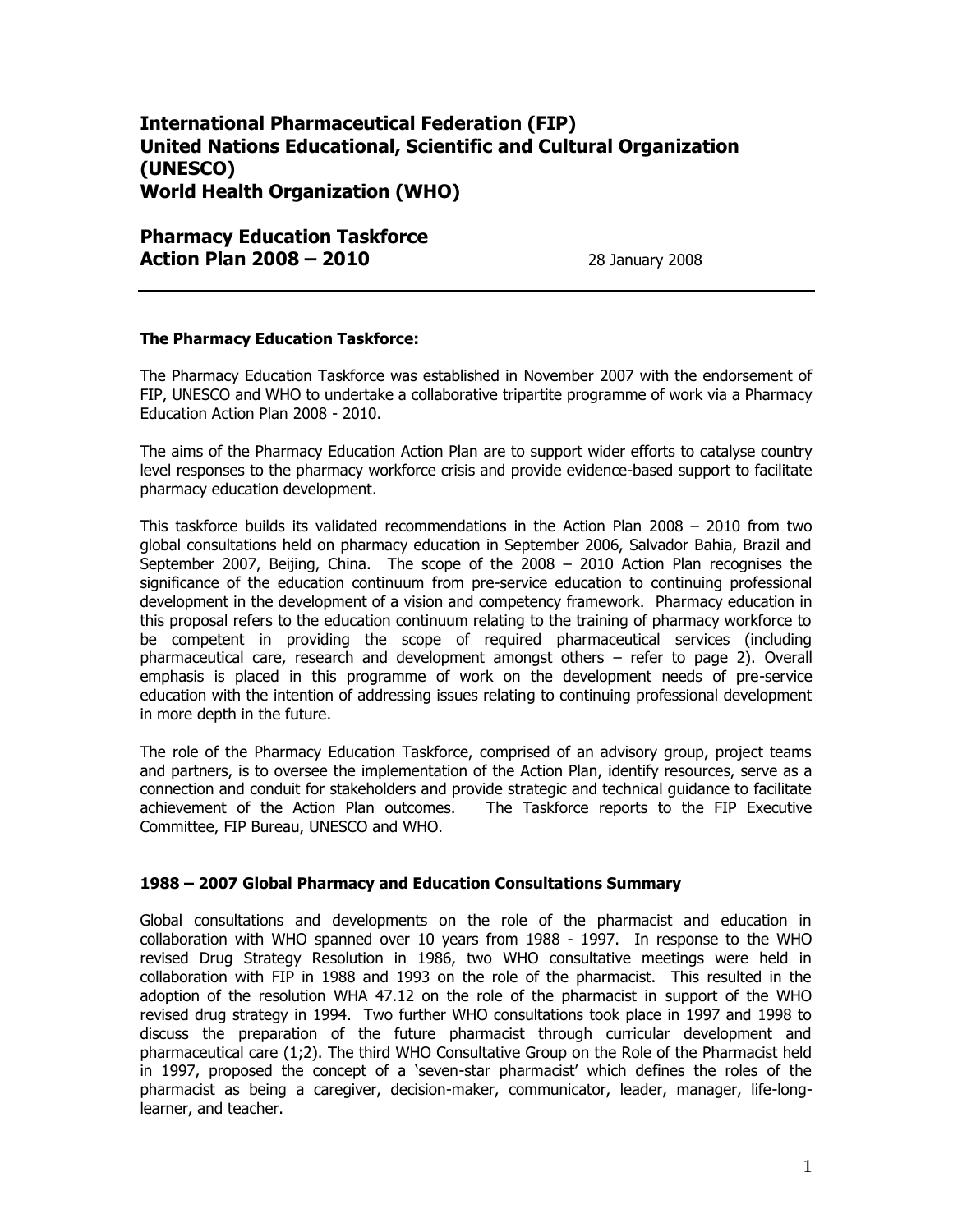The first FIP global pharmacy education roundtable consultation was held in Salvador Bahia, Brazil, in September 2006 and lead to the development of the Pharmacy Education Taskforce, domains for action and recommendations for an action plan.

The second FIP global pharmacy education consultation was held in September 2007 at the  $67<sup>th</sup>$ World Congress of Pharmacy and Pharmaceutical Sciences in Beijing, China. The focus of the consultation was to build consensus on an Action Plan that would seek to facilitate comprehensive pharmacy education development and progress. The consultation working groups included representatives of WHO and UNESCO and built on discussions from the first 2006 roundtable on pharmacy education, reviewed and validated domains for global action, identified priorities and developed a framework for a Pharmacy Education Action Plan (3;4). The consultation facilitated key stakeholders (more than 40 national, regional and international leaders in education, practice and science) to reach consensus and shared commitment on a Action Plan encompassing four domains. These domains relate to developing a vision and framework for education development, quality assurance, building academic workforce capacity and developing a competency framework.

### **Rationale for a Pharmacy Education Action Plan**

#### Human resource for health crisis

A shortage of human resources for health for the delivery of health care services in mostly lowincome countries has been identified as a barrier to achieving the Millennium Development Goals. WHO estimates a current shortage of more than four million health care workers(5). Fifty-seven countries fall below the WHO threshold of 2.5 health care professionals per 1000 population. Pharmacists in many countries, particularly in sub-Saharan Africa are lacking in workforce and trained at a critically insufficient scale(6). For example, only 20% of public sector positions are filled in Zimbabwe and pharmacist availability is estimated at 30% of the required amount in Uganda(7;8). With regard to the interests of all partner organisations in the sustainable development of the health workforce, particularly in the African region, this Action Plan is particularly of relevance as a focal point for tripartite efforts. Appropriate investments and capacity building in education is required in education to enable sustainable solutions to the human resources for health crisis.

### Role and need for pharmacy workforce – making the most of resources, improving health outcomes and strengthening health systems

The role of the pharmacist is to ensure the accessible, safe, appropriate and rational use of medicines. Other pharmacy cadres such as pharmacy technologists, technicians and assistants support functions relating to the medicines supply chain, preparation and dispensing. Spending on pharmaceuticals constitutes a significant proportion of health care costs and pharmaceutical care services provided by the pharmacy workforce are essential to ensuring cost-effectiveness and optimal patient outcomes.

Pharmaceutical care is a term used to describe the responsible provision of drug therapy for the purpose of achieving definite outcomes that improve or maintain a patient's quality of life(9). Pharmaceutical care services encompass basic roles such as medicines procurement, medicines supply chain management, enhancing access to medicines as well as expert roles in ensuring rational use of medicines, optimising treatment efficacy and adherence and minimising risks to patient safety – ultimately improving health outcomes and strengthening health systems.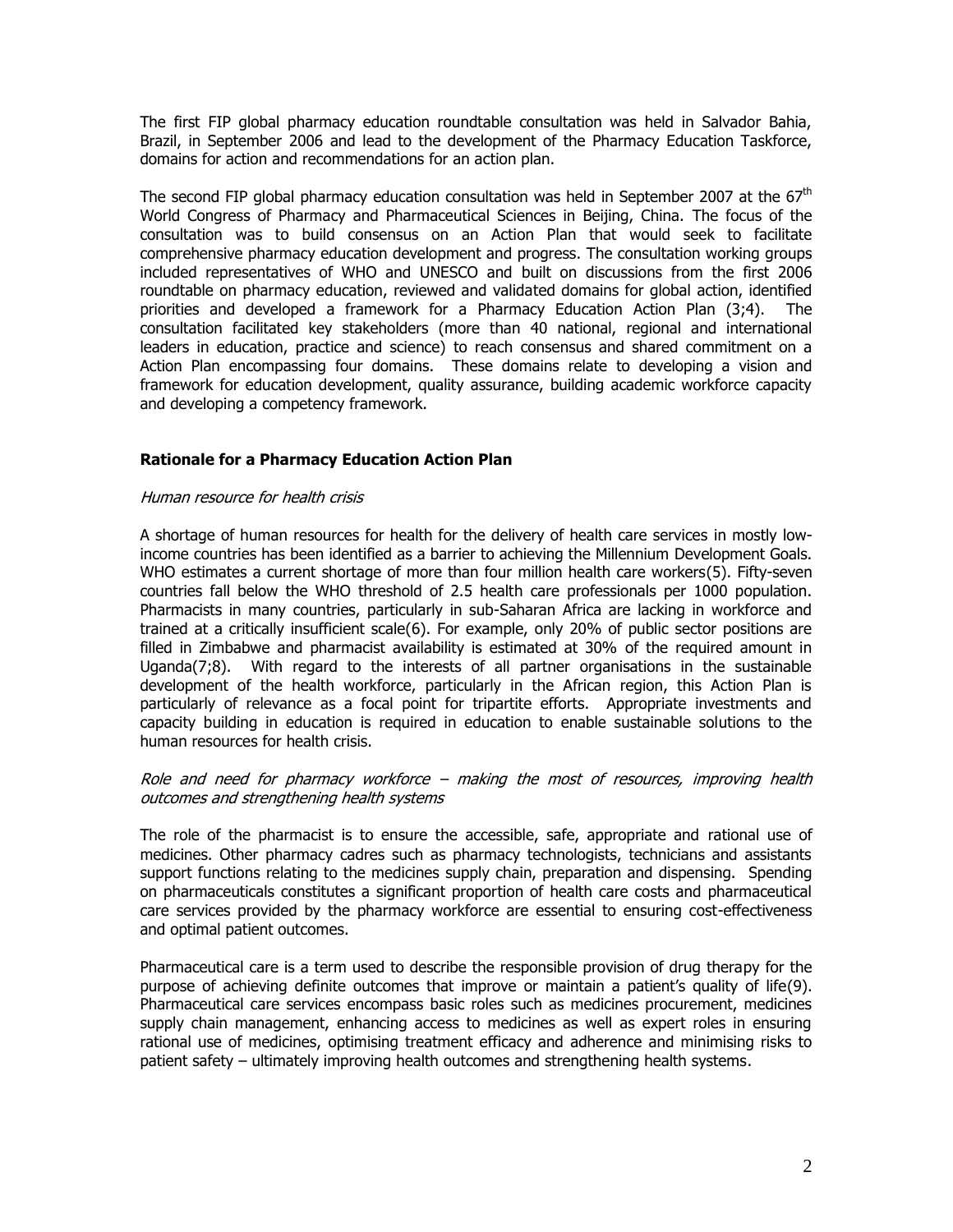Pharmacists also have a public health role and there is strong international evidence for this in coronary heart disease, tobacco cessation and sexual health(10-13). The public health role of pharmacists using evidence based practice to ensure patient safety and the best use of medicines, including individual patient and population outcomes has been endorsed by the WHO(14;15). More broadly pharmacists are also involved in social pharmacy and pharmaceutical research and development, and formulation, manufacture, quality assurance and regulation of medicines.

Development and scaling up of pharmacy education in many countries is required to meet workforce demands across the scope of pharmaceutical services.

## Need for a concerted and collective global pharmacy education Action Plan

There is a need to address the limited capacity of pharmacy higher education institutions, particularly in low-income countries, to ensure a sustainable pharmacy workforce relevant to needs (health, education and market). There is a scarcity of knowledge on the required pharmacy workforce levels, competencies and skill mix to provide pharmaceutical care and other services. Globally, a need has been established in the field of pharmacy for a plan that enables sharing of experiences, gathering of evidence and collaborative guidance to facilitate country level action and education development.

## **Pharmacy Education Action Plan**

#### Aims:

To develop evidence-based guidance and frameworks through which to facilitate development of pharmacy education and higher education capacity to enable the sustainability of a pharmacy workforce relevant to needs and appropriately prepared to provide pharmaceutical services.

### Objectives:

- 1. To define pharmacy service competencies across all settings and levels of the health system.
- 2. To set educational objectives aligned with competencies and develop a framework that considers the entire pharmacy education continuum from undergraduate education through to continuing professional development at the post-graduate level.
- 3. To develop a global framework for quality assurance and the development of accreditation systems (e.g. development of standards for educational institutions and programs) in pharmacy education.
- 4. To gather and analyse data on academic/faculty workforce, and review and develop capacity development strategies that meet local, regional or global needs.
- 5. To guide stakeholders towards an accepted holistic vision for the entire continuum of pharmacy education at global, regional and local levels.
- 6. To provide advocacy and technical guidance to country level stakeholders and educational institutions.
- 7. To establish a global platform for ongoing dialogue, sharing of evidence, practices, lessons learned, resources and tools for pharmacy education and workforce planning.

The development of optimal educational systems should progress through a cycle that first seeks to assess and understand local needs. Upon determining local needs, the services (broadly speaking) required to meet those needs can be defined – such as research and development, production, distribution, patient care, public health. The competencies of the workforce should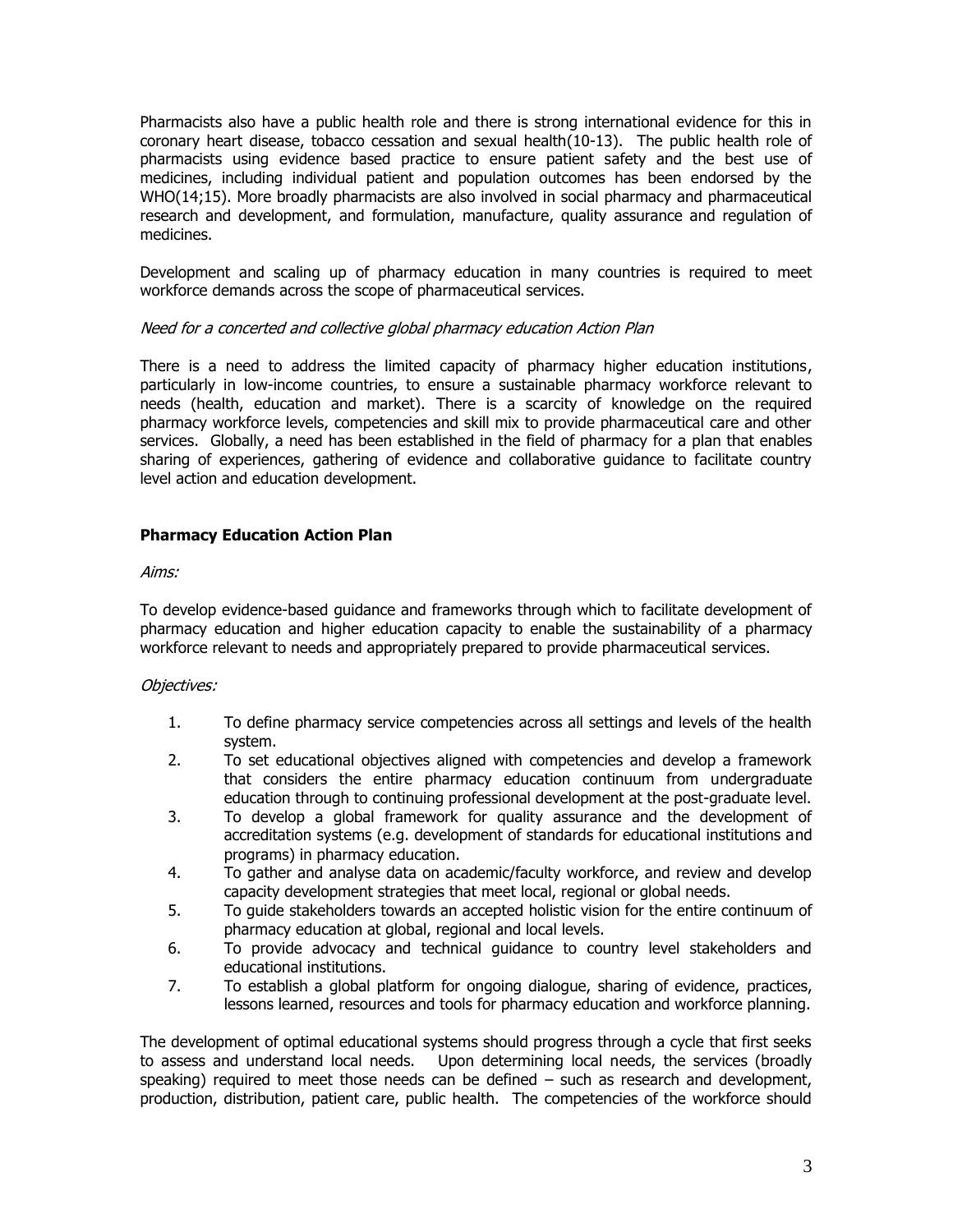be aligned such as to enable optimal quality in the delivery of these services. Thus education should be geared towards preparing a workforce that is competent. The Action Plan seeks to provide guidance for competency and education development in these processes and engage stakeholders to reach consensus on a global vision for pharmacy education.

#### Domains for action:

The domains for action prioritised in the second FIP global pharmacy education consultation for inclusion in the Action Plan relate to preparing pharmacists, developing a pharmacy education vision and framework and quality assurance for pharmacy education. It is recognised that in many countries, the ability to scale up the pharmacist workforce and further develop pharmacy education is directly related to the capacity of the training institution and academic workforce. The domains for action included in the 2008 - 2010 Action Plan include:

- Quality assurance
- Academic and institution capacity
- Vision for pharmacy education and competency framework

### Implementation infrastructure:

The Pharmacy Education Taskforce is comprised of recognised experts in education and the profession. The Taskforce advisory group is responsible for overseeing the implementation of the Action Plan and monitoring progress. Project teams in three streams of work, quality assurance, academic and institution capacity and competency and vision, will ensure the deliverables via an evidence based consultative and participatory approach. The FIP Headquarters is responsible for maintaining and operating the budget.

Advisory group: Professor Claire Anderson, University of Nottingham, FIP Board of Pharmacy Practice Executive Committee Professor Ian Bates, University of London, European Association of Faculties of Pharmacy (EAFP) Professor Diane Beck, University of Florida, American Association of Colleges of Pharmacy (AACP) Professor Billy Futter, Rhodes University, South Africa (Africa region) Professor Hugo Mercer, Human Resources for Health Department, WHO Mr Mike Rouse, Accreditation Council for Pharmacy Education (ACPE), FIP International Forum for Quality Assurance of Pharmacy Education Ms Tana Wuliji, FIP Project Coordinator Ms Akemi Yonemura, Division of Higher Education, UNESCO

A broader active platform of partners including key country, regional and international stakeholders will be included in the relevant project teams to facilitate ongoing dialogue, data collection, input and feedback through the implementation of the Action Plan process.

#### Action Plan Overview:

Year 1: Research phase – gather data Year 2: Country case study phase – develop evidence Year 3: Policy synthesis phase – develop consensus, guidance and policy

A global consultation will be held each year to feed into the development of each phase. A review of the taskforce's progress will be presented at each consultation with a final independent review conducted at the end of the three year period. A summary of the Action Plan 2008 - 2010 process is described on page 5.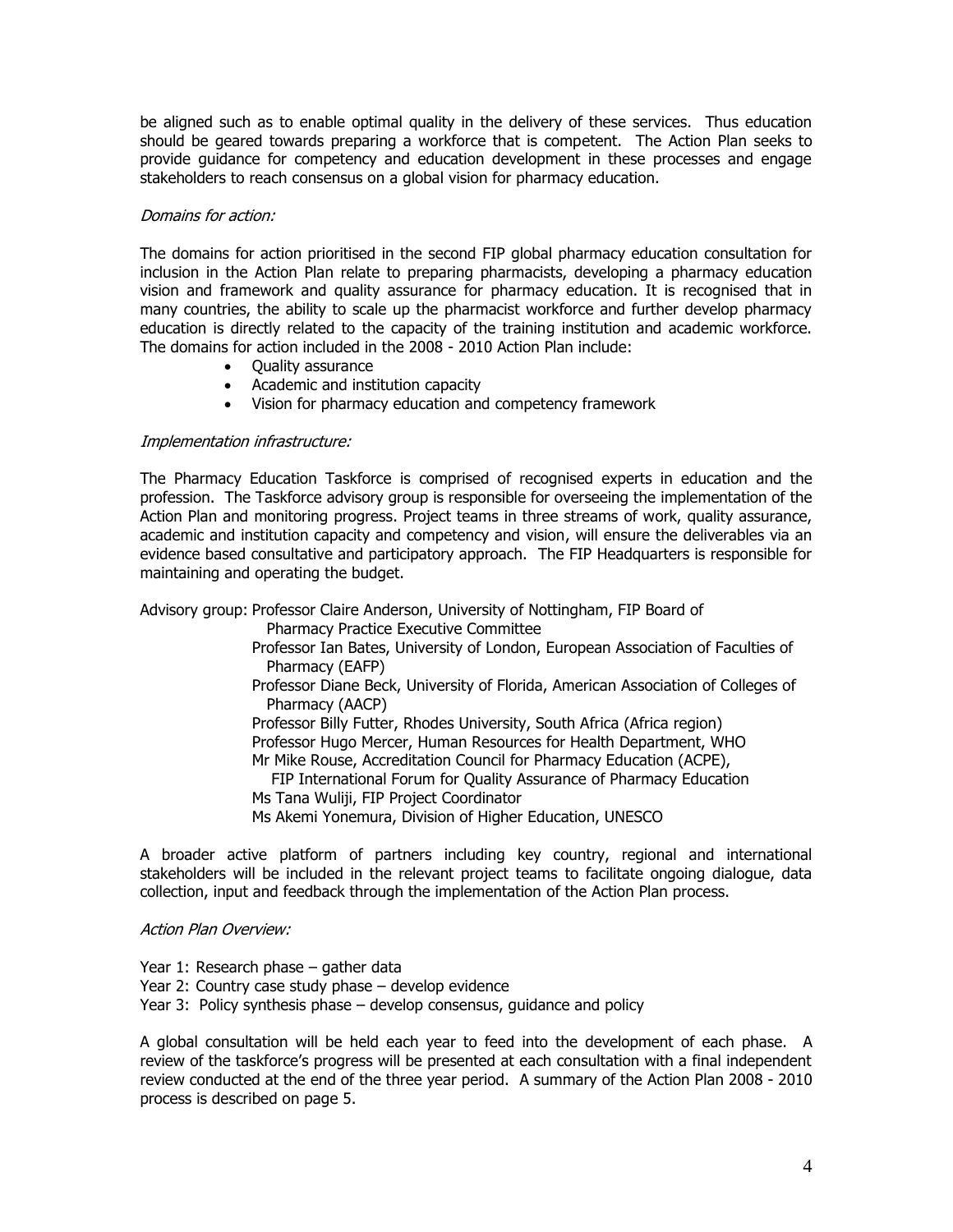

# **Pharmacy Education Action Plan 2008 – 2010**

Figure 1. Pharmacy Education Action Plan 2008-2010